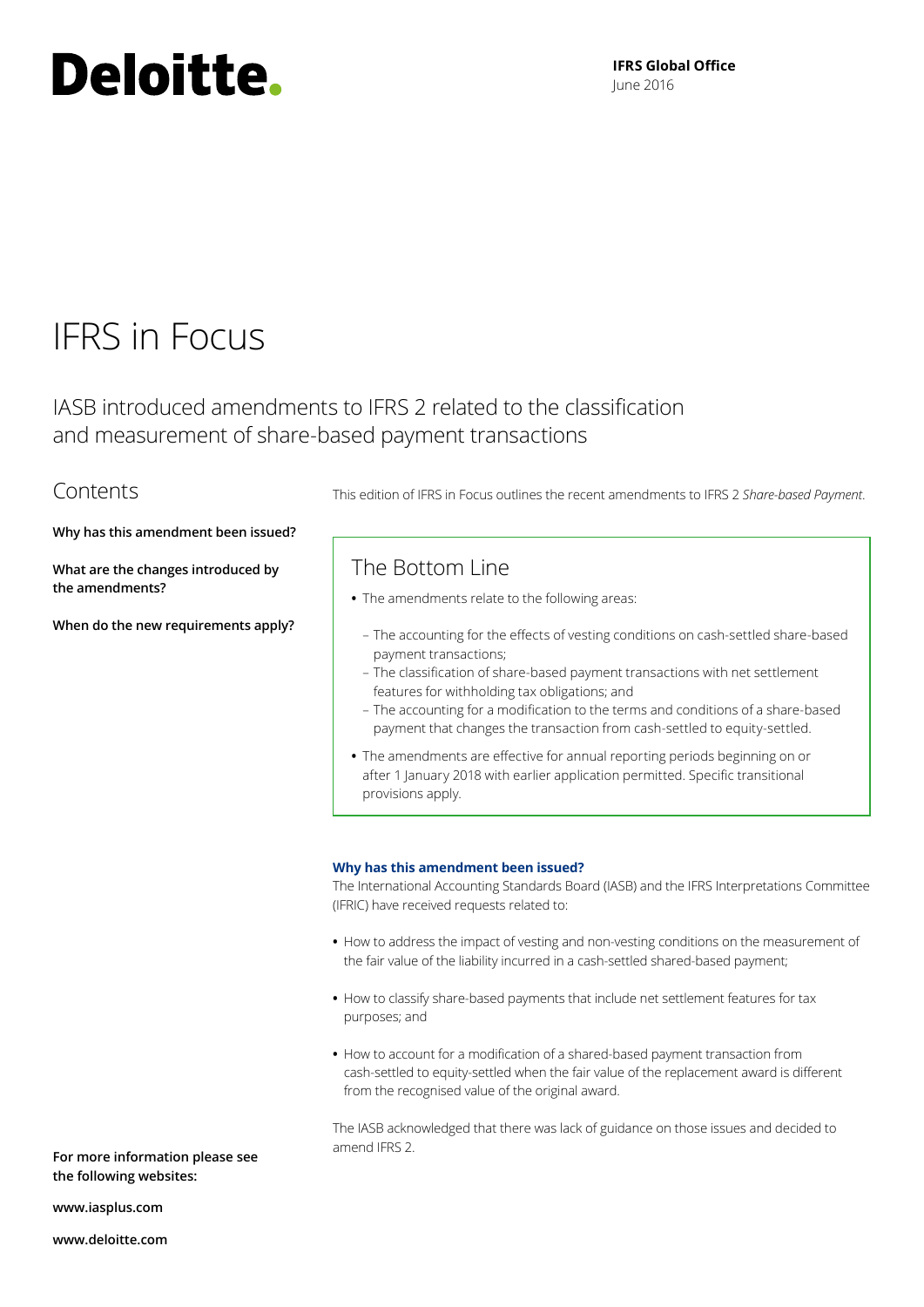#### **What are the changes introduced by the amendments?**

#### **Accounting for the effects of vesting conditions on cash‑settled share‑based payments**

IFRS 2 specifies that for cash‑settled transactions an entity is required to: (i) measure the goods or services acquired and the liability incurred at the fair value of the liability; (ii) remeasure the fair value of the liability at the end of each reporting period until the liability is settled; and (iii) apply an option pricing model, taking into account the terms and conditions on which the cash‑settled share‑based payments were granted and the extent to which employees have rendered service to date. However, IFRS 2 did not previously provide guidance on how to incorporate vesting and non‑vesting conditions into the measurement of the liability.

The amendments to IFRS 2 clarify that the accounting for the effects of vesting and non-vesting conditions on cash-settled share-based payments should follow the same approach as for equity-settled share-based payments. This means that:

- market and non-vesting conditions are taken into account in estimating the fair value of the cash-settled share‑based payment; whilst
- **•** service and non‑market conditions are not taken into account when estimating the fair value, but are instead taken into account by adjusting the number of awards included in the measurement of the liability.

The effects of all conditions will be revised at the end of each reporting period (unlike equity-settled share-based payments, for which the fair value is fixed at grant date), meaning that the cumulative liability recognised equals the cash eventually paid.

#### **Classification of share‑based payments transactions with net settlement features**

The amendments specifically apply to circumstances in which tax law or regulation requires an entity to withhold on behalf of their employees a specified number of equity instruments to meet the employee's tax liability which is then remitted to the tax authority (typically in cash). The amendments state that such an arrangement should be classified as equity-settled in its entirety, provided the share-based payment would have been classified as equity-settled had it not included the net settlement feature.

The amendments also add a requirement to disclose an estimate of the amount of cash expected to be transferred to the tax authority as a result of such arrangement.

#### **Observation**

The amendments are presented as an exception to the requirement of IFRS 2 that, for a share-based payment providing the counterparty with a choice of settlement in cash or in equity instruments, a liability be recognised to the extent that the entity has incurred a liability to settle in cash and it is specified that this exception does not apply to:

- **•** net settlement features not required by tax law or regulation; or
- withholdings in excess of the employee's tax obligation arising from the share-based payment.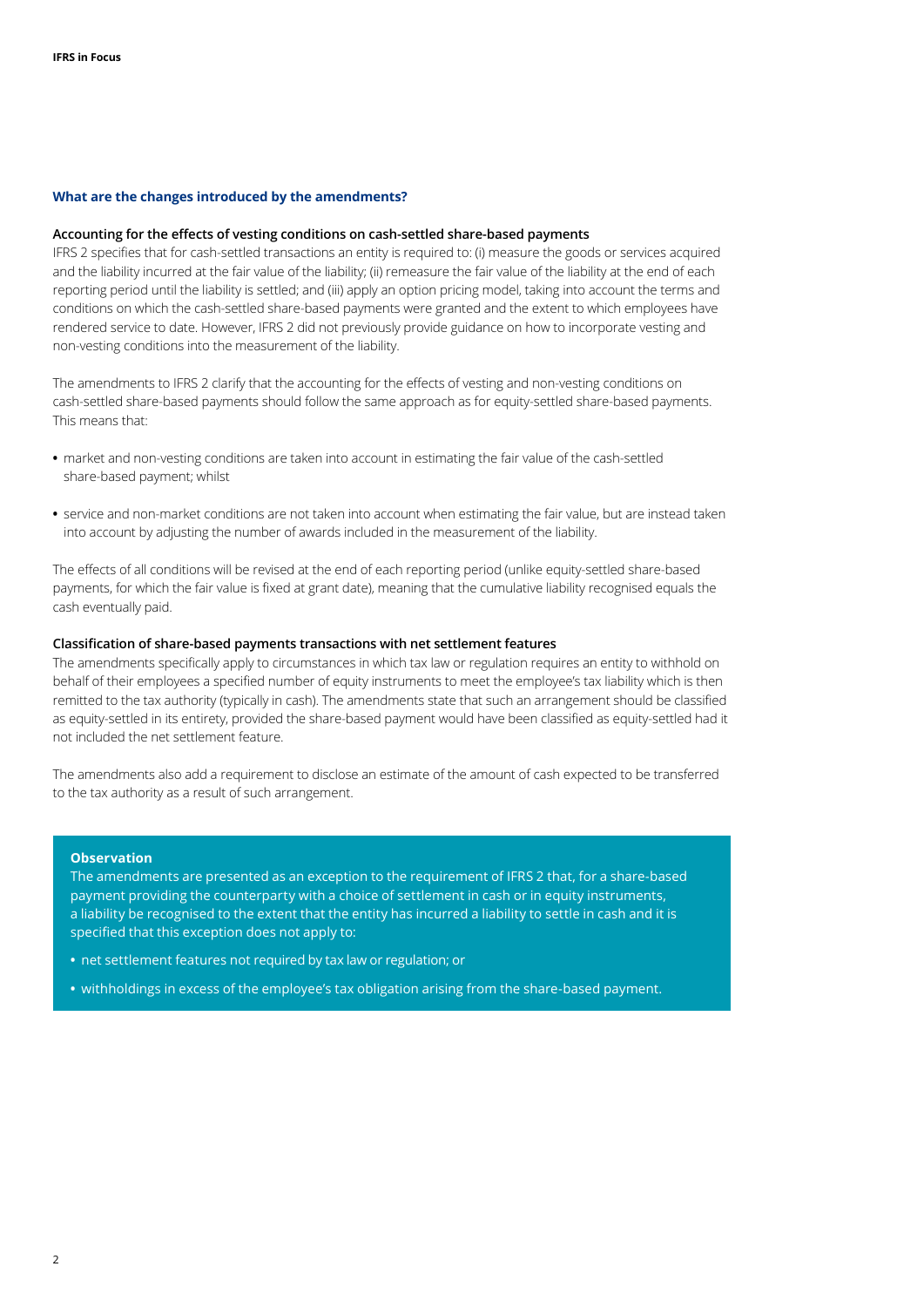#### **Accounting for a modification to the terms and conditions of a share‑based payment transaction that changes the transaction from cash‑settled to equity‑settled**

The amendments clarify that a modification of a share-based payment that changes the transaction from cash-settled to equity-settled be accounted for as follows:

- i. the original liability is derecognised;
- ii. the equity-settled share-based payment is recognised at the modification date fair value of the equity instrument granted to the extent that services have been rendered up to the modification date; and
- iii. any difference between the carrying amount of the liability at the modification date and the amount recognised in equity should be recognised in profit or loss immediately.

#### **Observation**

The approach adopted by the Board implies that the liability for the original cash-settled share-based payment should be derecognised on the modification date because it is considered that by granting the replacement equity‑settled share‐based payment, the entity has settled its cash‐settled share‐based payment. This is because, at the modification date, the entity is no longer obliged to transfer cash to the counterparty.

#### **When do the new requirements apply?**

The amendments are effective for annual periods beginning on or after 1 January 2018 with earlier application permitted.

The amendments are to be applied prospectively with the following transitional requirements:

- i. The amendments on the accounting treatment for the effects of vesting and non-vesting conditions on cash-settled share-based payments apply to share-based payment transactions that: (i) are unvested at the date that an entity first applies the amendments; or (ii) were granted on or after the date that an entity first applies the amendments. For unvested share-based payments transactions that were granted prior to the date of initial application of the amendments, an entity is required to (i) remeasure the liability at initial application; and (ii) recognise the effect in opening equity.
- ii. The amendments on the classification of share-based payments transactions with net settlement features apply to share-based payment transactions that (i) are unvested (or vested but unexercised); or (ii) were granted on or after the date that an entity first applies the amendments. For unvested (or vested but unexercised) share-based payments transactions that were previously classified as cash-settled and now must be reclassified to equity‑settled, an entity is required to reclassify the carrying amount of the liability to equity at the date that an entity first applies the amendments.
- iii. The accounting for a modification of a share-based payment transaction that changes its classification from cash‑settled to equity‑settled only applies to modifications that occur on or after the date an entity first applies the amendments.

Entities are permitted to apply the amendments retrospectively only if it is possible to do so without using hindsight.